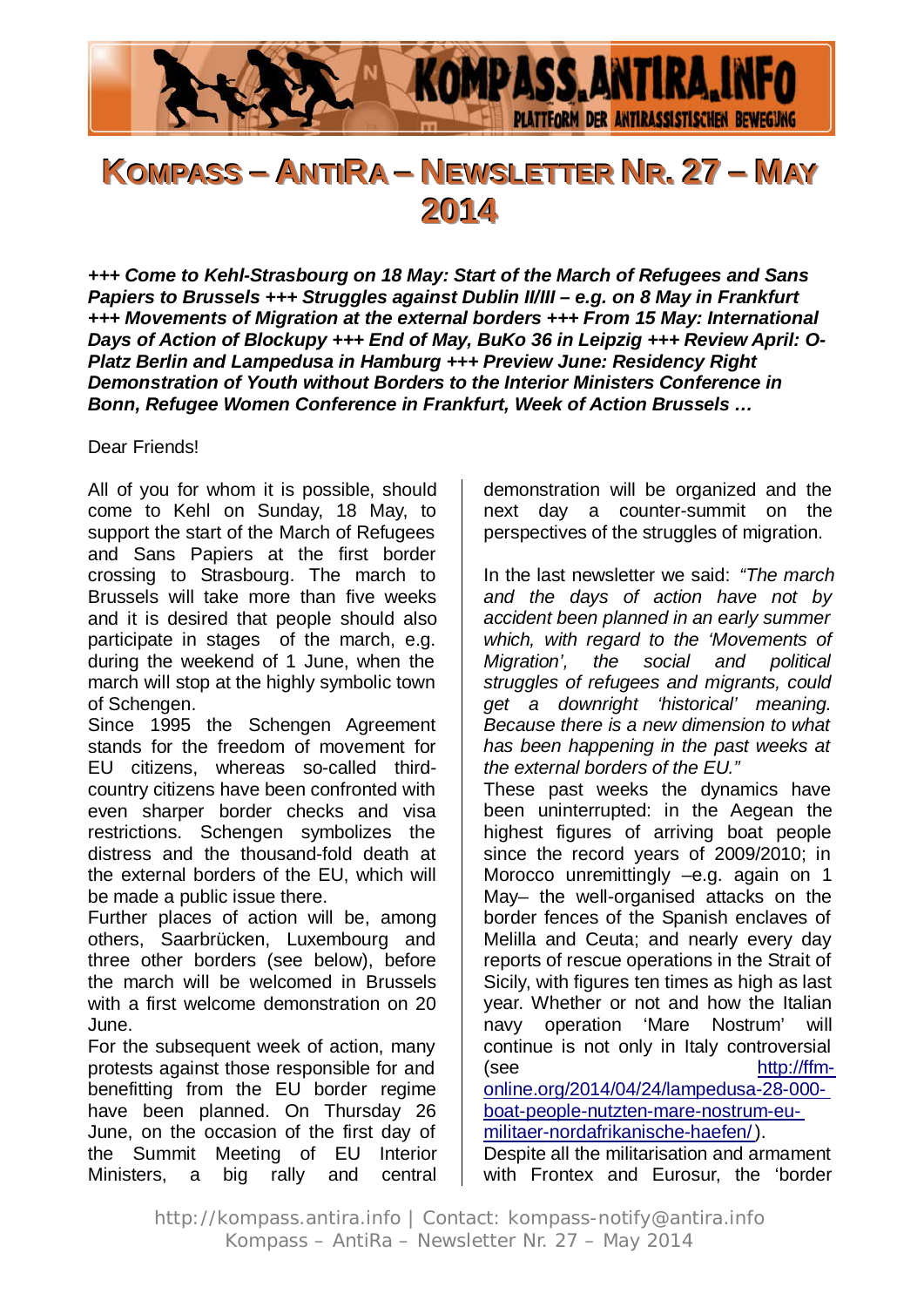

guards' are currently everywhere in the Mediterranean with their backs against the wall. The speedy development in Southern Italy, the 'collapse of the reception capacities' (topical quote by the Chief of the Italian Border Police), could soon also have direct consequences for the Dublin regime. For the authorities and the courts it will anyway become more difficult to hide the homelessness and non-existent care of asylum seekers who are pushed back from all European countries to Italy because of Dublin II/III. And when – after Greece from early 2011 – Italy also fails as a place of refoulement, the Dublin system can be chucked straight in the bin.

It is therefore important that the struggles against the Dublin Regulation are intensified, that those involved organise themselves in order to increasingly prevent push backs even inside airplanes, that with Kirchenasyl safe houses are opened and that, even in case of a subsequent push back to Italy, they are not forgotten but supported upon their return to Germany.

In Frankfurt the protests against Dublin continue with a demonstration at the airport on 8 May (see below); on 1 May an old school was squatted in Hamburg to create a welcome centre (see below). In April Berlin went through a concentration around the O-Platz, which was initially caused by the successful discord spread among the refugees (see below the short chronology).

Self-organised groups from Berlin are

All the best, the Kompass Crew Contact: kompass-notify@antira.info simultaneously the driving force behind the transnational march; they will set off to Kehl-Strasbourg on 17 May, after a common action with the imminent crisis protests in Berlin.

For on 15 May the Days of Action that are organized all over Europe by http://mayofsolidarity.org/ are beginning. On 17 May regional demonstrations from Blockupy Coordination are taking place (see below); not only in Berlin, but also in Hamburg, Stuttgart and Düsseldorf, the struggles of refugees will play a prominent role. Moreover initiatives from several countries have published their own calls, which –as to their content– link up the struggles against the crisis regime with the struggles against the border regime and – from a practical point of view– connect all these Blockupy mobilisations with the march that starts one day later. In this sense we hope that 'Solidarity beyond Borders' will really produce an effect in May and June, all the same we are in for two extremely eventful months …

http://kompass.antira.info was established in 2011 as a survey of and a platform for information on the antiracist movement. It aims at comprehensively presenting the manifold antiracist initiatives and their complex spectrum, also to facilitate access to the subject for the newly interested. This monthly newsletter is, apart from the website, another attempt to improve the continuous process of networking and broadening the movement. We are also happy to publish announcements and short reports about your mobilisations and actions.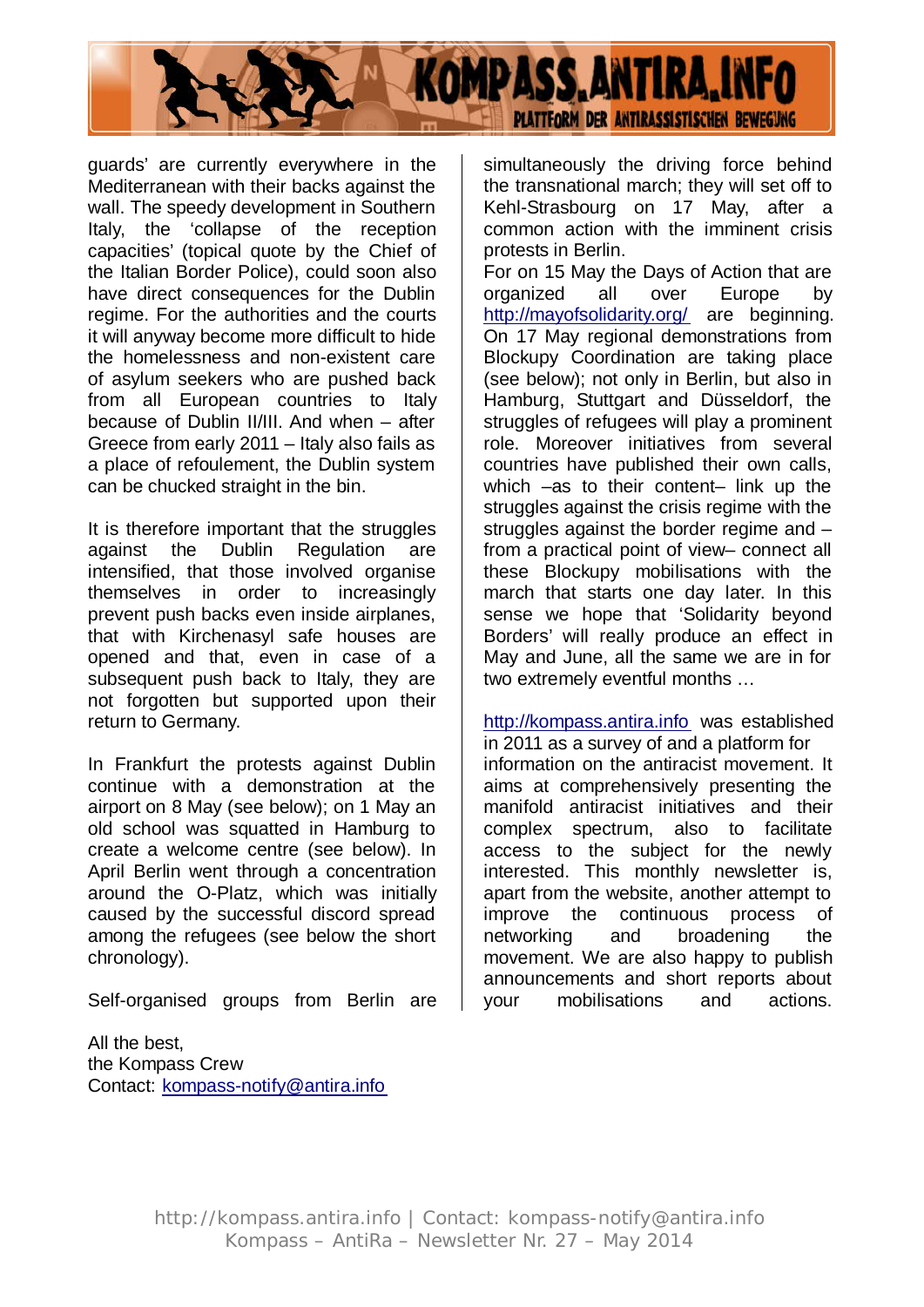

# **ACTIONS AND DATES IN MAY:**

**May 8th 2014: Regional mobilization in Frankfurt:** Third demonstration of the self-organized refugees against Dublin II/III, start at 3pm at the Frankfurt airport, for the call jump to: http://www.linksnavigator.de/node/4578 Further info at: http://milanrefugees.wordpress.com/



#### **Transnational march and caravan to Bruxelles in May and June, start on May 18th from Kehl to Strasburg, arrival in Bruxelles on June 20th**

Like mentioned in the introduction, the preparations go full speed, all important info can be found on the website: http://freedomnotfrontex.noblogs.org/ .

The route with the most important stops has been summarized on a new poster: http://freedomnotfrontex.noblogs.org/ route/ .

Calls, posters and calls for support in different languages can be ordered in Berlin, donations are very welcome on following account: "Protest March for Freedom", Knr.: 106028977 BLZ 17092404 Volksbank Fürstenwalde Contact: freedomnotfrontex@riseup.net

#### May 15<sup>th</sup> – 25<sup>th</sup> 2014: Blockupy – May of solidarity – European wide **action-days**

Calls, posters and – since May 1 $st$ a newspaper are in circulation, together with regional plans for actions to be found on https://blockupy.org/.

The international call for May is titled: "Solidarity beyond borders –



building democracy from below" (http://mayofsolidarity.org/), and it has got a strong reference to migrant and refugee struggles. The fight against right-wing populism and the support of refugee protest are the main topics in all four cities of action on May 17  $<sup>th</sup>$  in</sup> Germany (Berlin, Hamburg, Düsseldorf and Stuttgart). In Düsseldorf, there will be an action at the deportation airport at 5pm, in Berlin farewell to the bus of the refugees going to the march in Strasburg. And in Frankfurt, the walk to the fence around the new building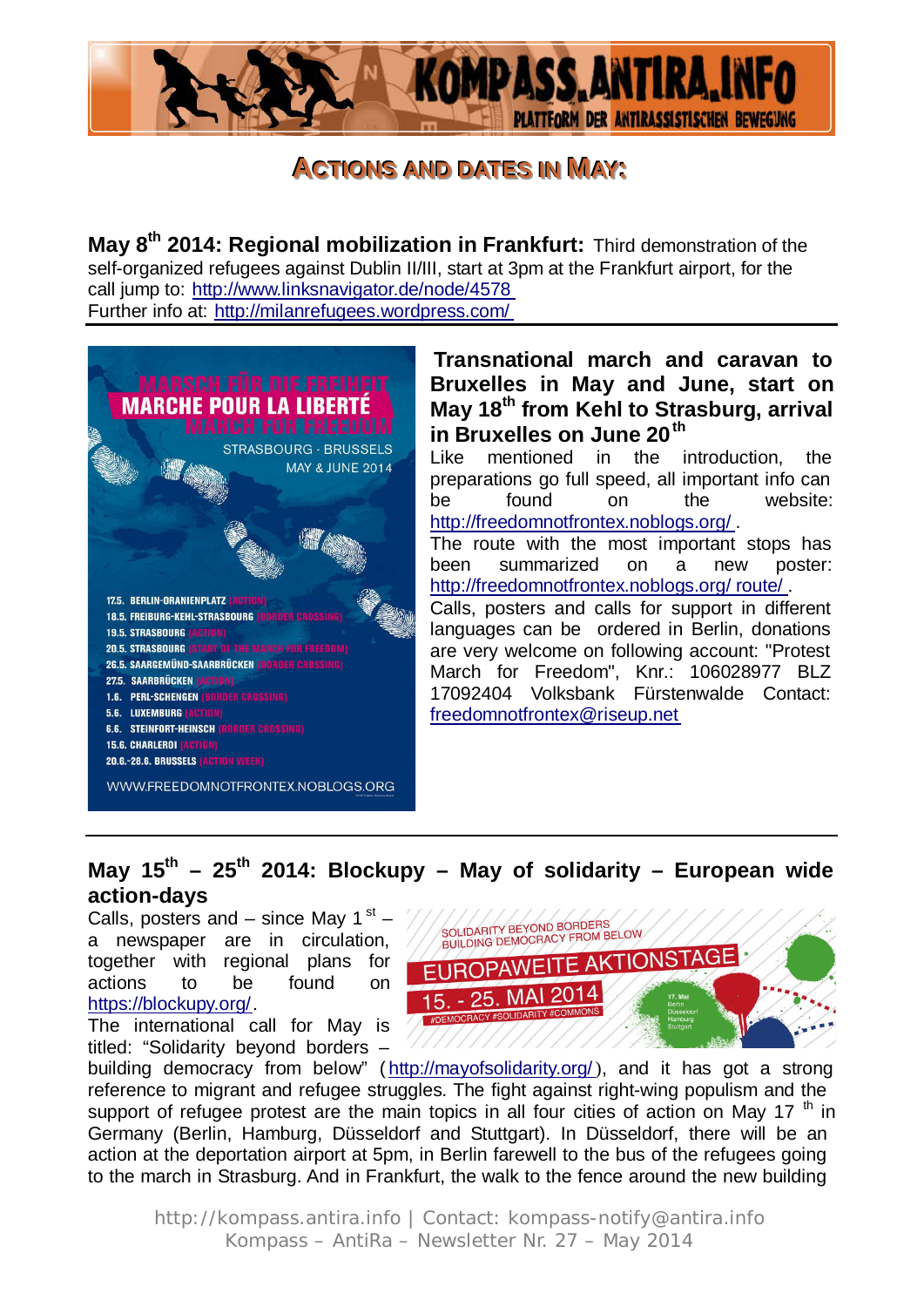

of the European Central Bank is dedicated to the struggles of migration. (see: http://notroika.org/termine/ezb-zaunspaziergang-grenze-und-krise )

As mentioned before, initiatives from several countries have launched a call, which links the struggles against the crisis and those against the border regime: http://ffmonline.org/2014/05/05/solidarity-beyond-borders/

#### **BUKO 36 – 29.5.-1.6.2014 in Leipzig**

Everyone or nowhere! Right to the city – right to freedom of movement



Within the growing metropolises or at the external frontiers: the apparently definite spaces of our society are permanently contested and questioned. Violent exclusion of the "superfluous" and inclusion of the "utilisable", control and demarcations define the spaces we live in. But this is being questioned: the struggles for a right to the city and to freedom of movement massively challenge the present exploitation logic. On the BUKO 36 we would like to focus on these developments and inquire possible perspectives. So come to Leipzig and discuss with us the intersections between refugee struggles and

struggles for the city in order to develop common perspectives.

For more information, see www.buko.info or write an e-mail to buko\_leipzig@buko.info.

# **A REVIEW ON ACTIONS FROM APRIL IN BERLIN AND FROM THE BEGINNING OF MAY IN HAMBURG:**

#### **A short chronology of the situation at Oranienplatz Berlin**

On April 8<sup>th</sup> 2014 the senator of integration, Dilek Kolat (SPD) caused a splitting among the refugees at Oranienplatz. A group of refugees concerted to a removal and to build down the tents. Under protest of the other refugees and some supporters tents were built down and the south side of Oranienplatz cleared. The senate and the district call the clearing a "volunteered clearing" of the site by the majority of the refugees. In progress of the clearing the refugee Napuli Langa stayed on a tree on the south side of Oranienplatz. She persevered there 5 days long and protested against the clearing of the camp.

On the north side of Oranienplatz refugees and supporters built a site of protest against the clearing of the camp and confirmed the previously made demands. Seven refugees on the north side started a hunger strike (see: https://asylstrikeberlin.wordpress.com/2014/04/22/offener-brief-von-denhungerstreikenden-refugees/ )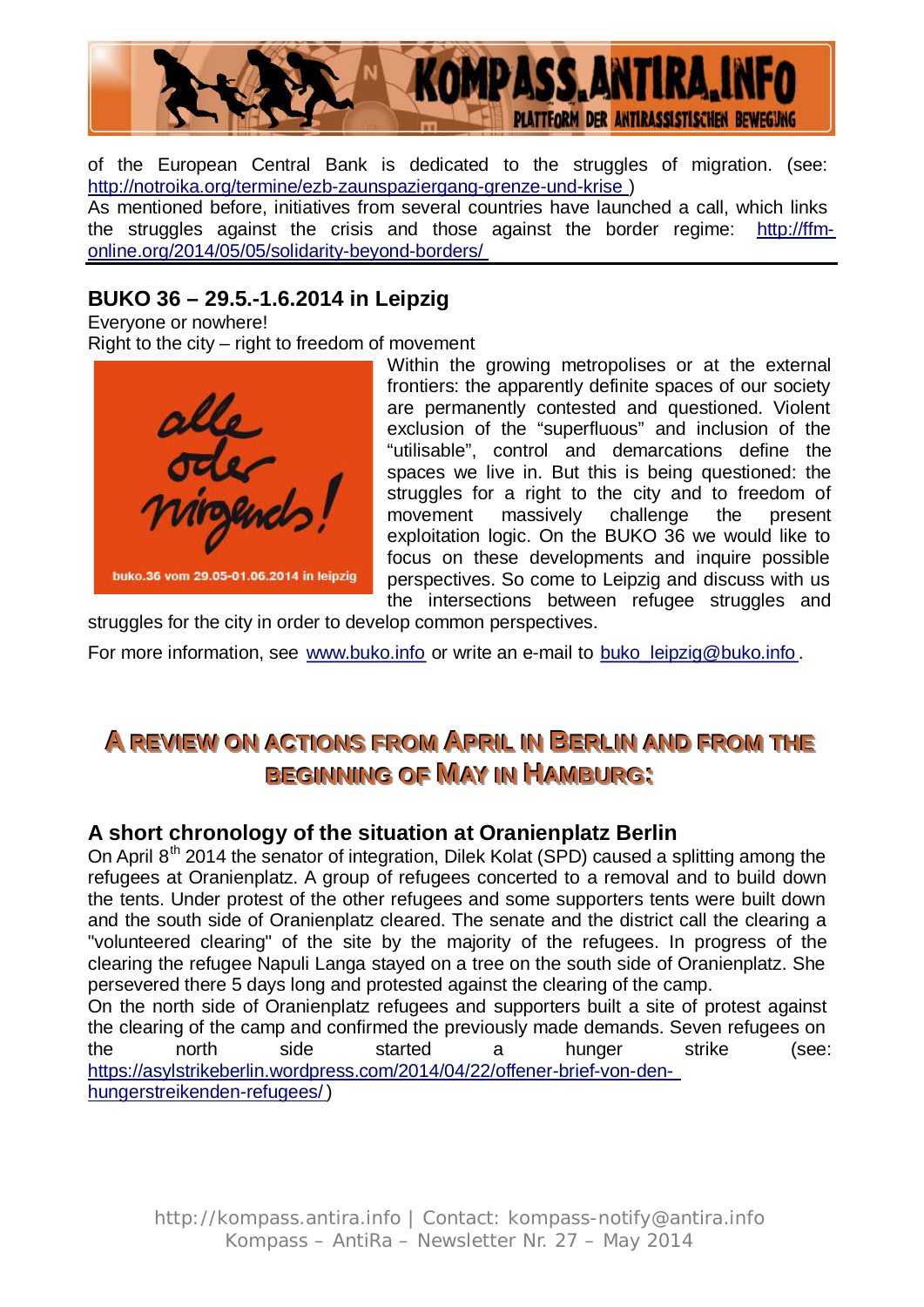



*Picture: Andrea Linss; Source: http://www.umbruchbildarchiv.de/bildarchiv/ereignis/130414napuli\_langa.html*

On April 13<sup>th</sup> Napuli Langa ended her protest from the tree, after receiving a written warranty by the senator of integration, Dilek Kolat, for the approval to establish an infotent on the south side of Oranienplatz. On April 23rd 2014 refugees and supporters built up their own info-tent on the south side of Oranienplatz. The tent remains there with exceptional allowance by the senate. The right to use it is undefined.

After 21 days of hunger strike on the north side of Oranienplatz the refugees obtained a meeting with the commissioner of state for

migration, refugees and integration, Aydan Özoguz (SPD) and the commissioner for integration of the Berlin senate, Monika Lüke (non-party member): https://asylstrikeberlin.wordpress.com/2014/04/28/brief-von-der-staatsministerin-fur-

migration-fluchtlinge-und-integration-an-die-hungerstreikenden-refugees-von-oranienplatz/ Their "6-Punkte-Papier" was completely denied by the strikers, but a new meeting was arranged. Thereupon the protesting refugees made a strike-break - until the next talks with the commissioner of state for migration. They remain on the north side of Oranienplatz. Mid May 2014 the group of hunger strikers will participate the European wide protest march of refugees from Strasburg to Bruxelles.

#### **Occupation in Hamburg – For a Refugee Welcome Center**

Press release of "Lampedusa in Hamburg" on May 2<sup>nd</sup> 2014:

Occupation of the vacant school in the Karolinenviertel: Hamburg needs a Refugee Welcome Center!

On May  $1<sup>st</sup>$  up to 3000 supporters of the "Lampedusa in Hamburg" group, together with refugees moved from the Michel to the Karoviertel to spontaneously declare a vacant school in Laeiszstraße 12 to the "Refugee Welcome Center". After discovering the building unused, but in a very habitable and usable condition, we decided in a plenary assembly of more than 300 people – amongst them many of the Lampedusa group – to build up the school as a place of arrival, accommodation and community for refugees in Hamburg. All we ask for could be made real in this place: flats, assembly rooms, offices for advice and exchange, a café and more.

What this city needs is a place of welcome for people who found their way to Hamburg, be it because of war, poverty or persecution.

"This place can be our place", explained a speaker of the group on the plenary assembly. "We need a place to live in, we need rooms to organize ourselves and to educate – we don't want charity, but we want to work and help ourselves."

At 7pm the police gave an ultimatum, that the school would be evacuated forcibly at 9pm. For the reason not to harm the refugees in their precarious situation we interrupted the occupation five hours after our peaceful opening and demonstrated vociferously for our claim of the place.